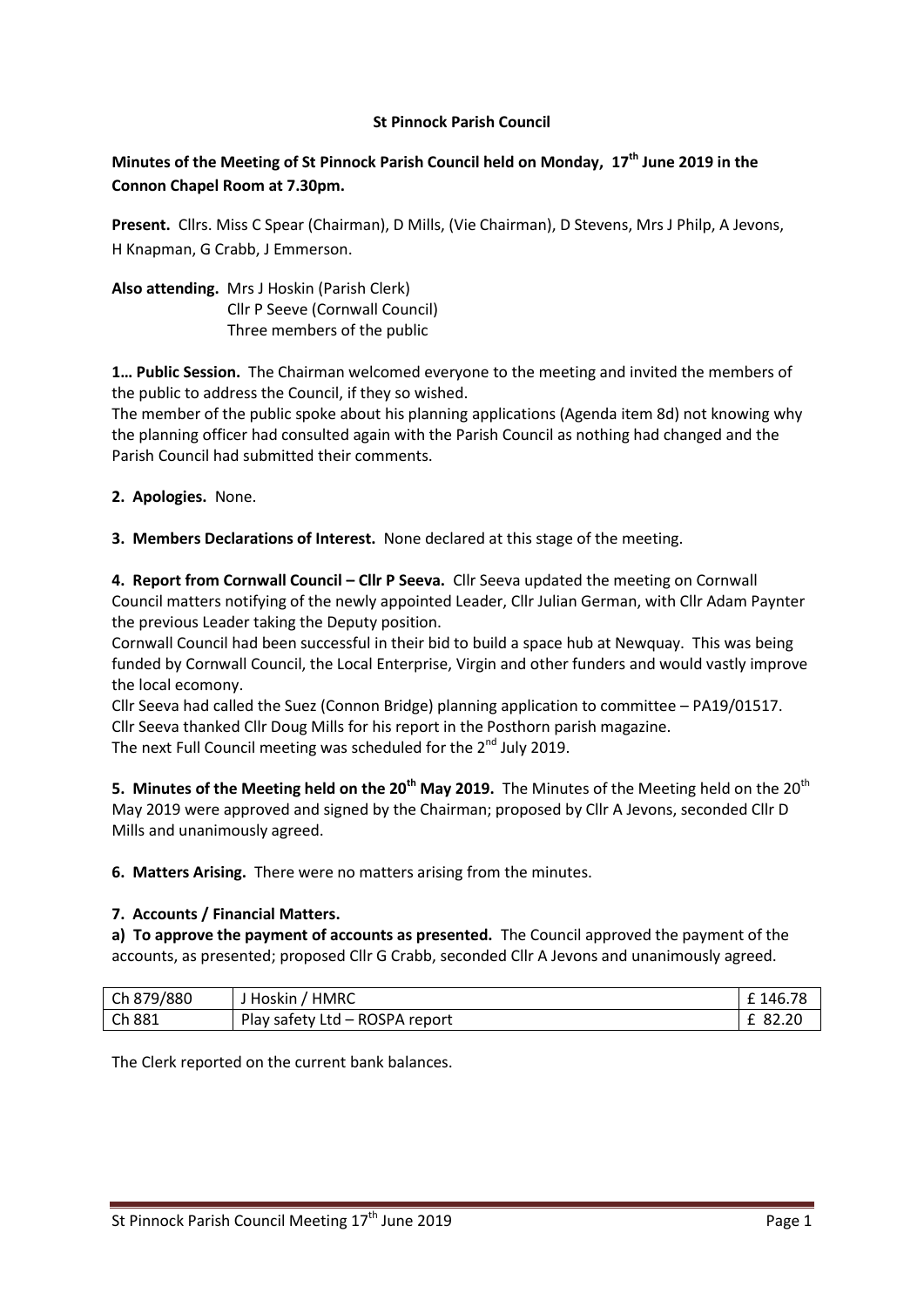**b) Accounts 2018/2019t to be presented by the Clerk.** The Clerk presented the annual accounts (copied to each councillor). The Annual Return and Governance statements were completed, noting the comments listed. Proposed Cllr H Knapman, seconded Cllr D Stevens and unanimously agreed.

**8. Planning Applications – to report on the following applications and any further applications received between the publication of the agenda and the meeting.**

- **a) PA19/03919 Mr Martyn Beswetherick, Polvenn, A390 between junctions with B3359 at Middle Taphouse and Dobwalls Roundabout, East Taphouse - update existing cesspit with underground waste treatment plant and piped soakaway in back garden.** Support, proposed Cllr A Jevons, seconded Cllr H Knapman and unanimously agreed.
- **b) PA19/04486 Mr F Tamblyn, Gelly Meadow, East Taphouse – Proposed conversion of outbuilding to dwelling.** The Parish Council, by the majority vote, did not support this application(with comments); proposed Cllr D Mills, seconded Cllr A Jevons and agreed by five. Cllrs. C Spear and G Crabb abstained. Cllr H Knapman did not support the Parish Councils decision.
- **c) PA19/04712 Trago Mills Ltd, Venoon House, Trago Farm, East Taphouse – Erection of attached garage and first floor balcony with associated works and regularisation of works already commenced.** Support, proposed Cllr G Crabb, seconded Cllr H Knapman and unanimously agreed.
- **d) PA19/01509 and PA19/01582 Planning and Listed Building Consent. Miss Lucy Harrison, The Old Rectory, East Taphouse – Conversion of barn / carriage house to dwelling.** It was unanimously agreed that the Clerk contact the planning officer to reiterate the previous comments in supporting these applications and to retain some original features. Proposed Cllr A Jevons, seconded Cllr D Mills.
- **e) Planning Matters.** No maters reported.

**10. Playing Field, East Taphouse – to confirm the date for the surface repair works.** The Clerk had requested a pro-forma invoice from Schoolscapes to enable the CIL Money to be claimed. The Clerk presented the ROSPA report and passed this to Cllr G Crabb to review.

**11. 2019 Community Governance (boundary) review for Cornwall's town / parish councils.** As previously discussed (21<sup>st</sup> January 2019) it was agreed that a review of the parish was not required and no changes were recommended. Cllr D Mills had completed the form to be submitted. Proposed Cllr Mrs J Philp, seconded Cllr A Jevons and unanimously agreed.

## **12. Correspondence.**

- o **PCSO Steve Edser –** regarding a Community Speed Watch in East Taphouse. The site used has now been deemed unsafe for volunteers. A new location had been established.
- o **Cornwall Council** consultation on polling stations for the 2021 elections.
- o **Hall Grounds –** A local resident had notified the parish council that they wished to raise funds to provide additional outside play equipment at the Hall. Cllr D Mills reported that the lady had now joined the Hall committee to work with them on this project.

## **13. Highway matters to be reported to Cormac.**

- o **To look at the advantages of having an "unsuitable for large vehicles" sign at Scawn Mill.** Agreed to request a sign.
- o **Unsuitable for HGV's sign for Trevelmond.** Cllr Mrs J Philp expressed her views on an unsuitable for HGV's sign for Trevelmond questioning if this was a good idea.